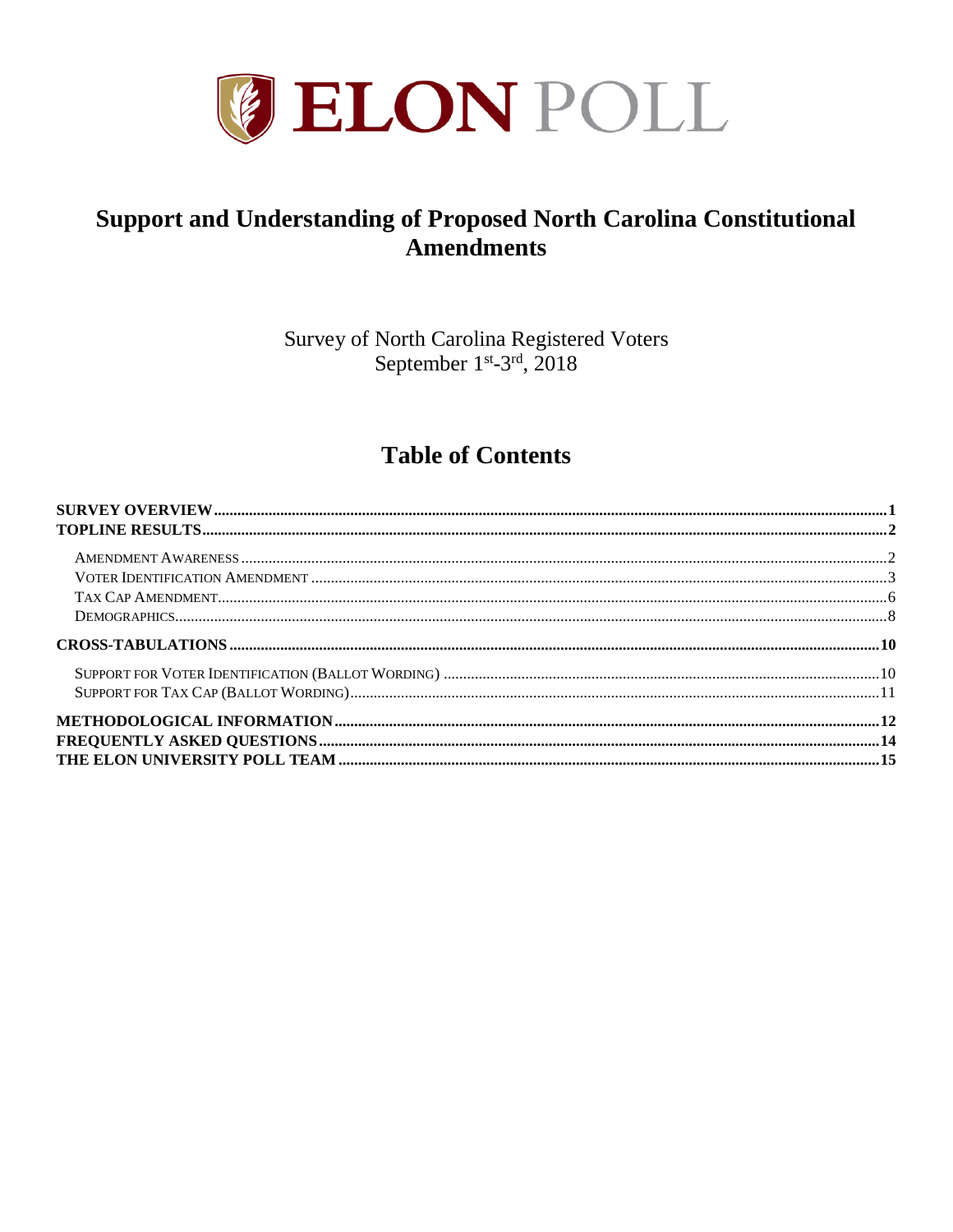

# <span id="page-1-0"></span>**Survey Overview**

 $\overline{a}$ 

The Elon University Poll conducted a representative online survey of North Carolina registered voters between September  $1<sup>st</sup>$  and September  $3<sup>rd</sup>$ , 2018. The purpose of this survey was to measure knowledge of and public support for two proposed amendments to the North Carolina Constitution, which may be on the ballot in 2018.

In this poll, we focus on the amendments related to voter identification and state income tax limits. Respondents were asked about the amendments after reading the proposed ballot wording *and* after reading a more detailed explanation of the amendment. Language for both the ballot items and the detailed explanations came directly from the North Carolina Secretary of State.<sup>1</sup>

This poll offers useful information about the state of opinion and knowledge on these two amendments, however, we caution against using this poll to make inferences about what will happen if/when these amendments are voted on. Although our sample was designed to reflect registered voters in North Carolina, we do not ultimately know who will vote in 2018, and as we demonstrate, many voters have yet to make up their minds about the amendments. Additionally, the two amendments in this survey are being litigated, and their wording or presence on the November ballot could change before Election Day.

For highlights of key findings from this survey, please see our press release at [www.elon.edu/elonpoll.](http://www.elon.edu/elonpoll)

Prior Elon Poll reports on voter id attitudes are linked below.

| April 2014    | https://www.elon.edu/docs/e-web/elonpoll/05_04_14_ElonPoll_ExecSummary.pdf |
|---------------|----------------------------------------------------------------------------|
| February 2013 | https://www.elon.edu/docs/e-web/elonpoll/030413_ElonPoll_voterID.pdf       |
| April 2012    | https://www.elon.edu/docs/e-web/elonpoll/040412_Methodology.pdf            |

<sup>1</sup> [https://www.sosnc.gov/static\\_forms/NC\\_Constitutional\\_Documents/2018/H1092\\_Official\\_Explanation.pdf](https://www.sosnc.gov/static_forms/NC_Constitutional_Documents/2018/H1092_Official_Explanation.pdf) [https://www.sosnc.gov/static\\_forms/NC\\_Constitutional\\_Documents/2018/S75\\_Official\\_Explanation.pdf](https://www.sosnc.gov/static_forms/NC_Constitutional_Documents/2018/S75_Official_Explanation.pdf)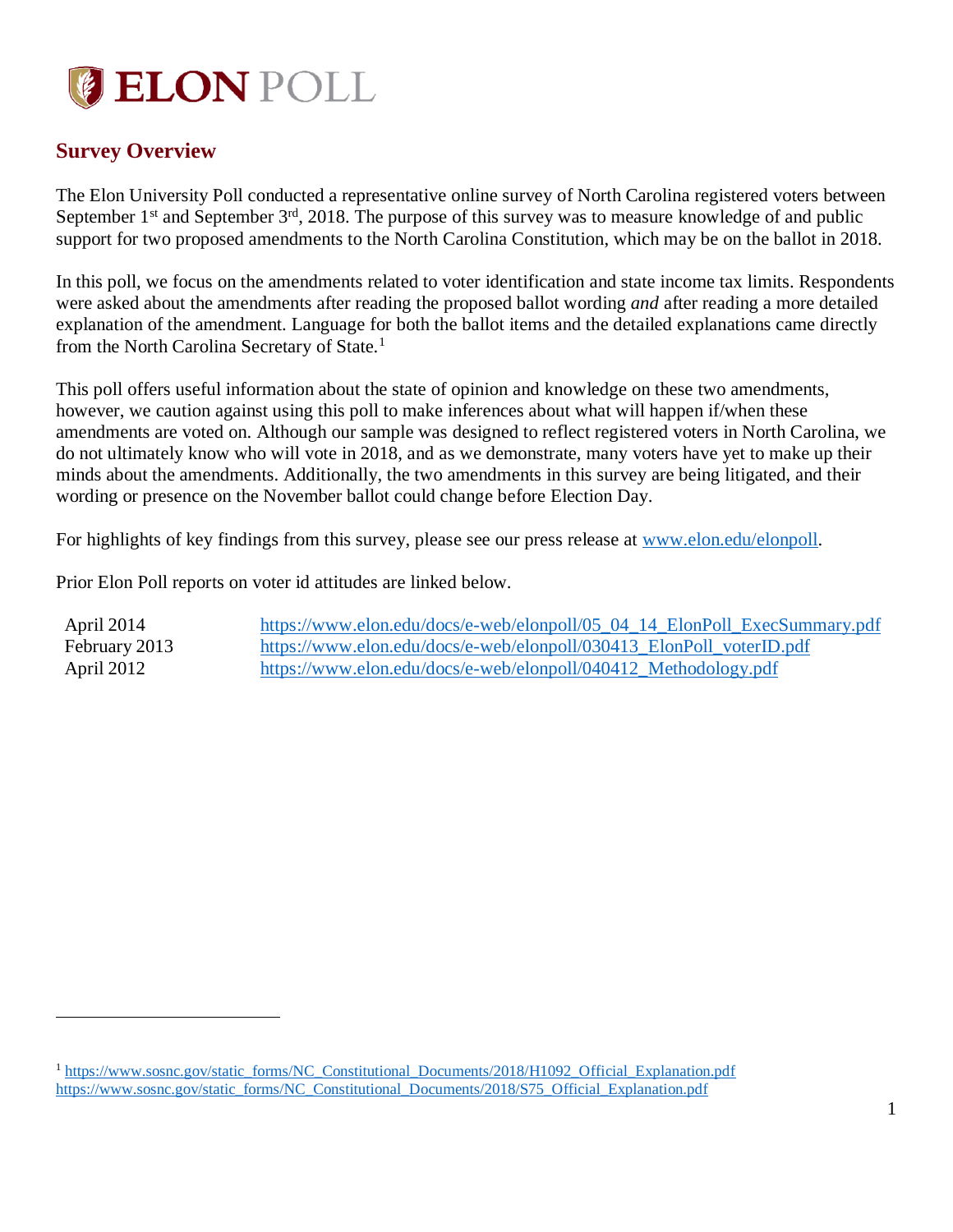

# <span id="page-2-0"></span>**Topline Results**

### <span id="page-2-1"></span>**Amendment Awareness**

### **Amendment Awareness**

Are you aware that up to six proposed amendments to the North Carolina constitution could be on the ballot in the November elections?

#### **Heard About Amendments**

How much have you heard about the proposed amendments?

### **Information About Amendments**

Where do you most often look for information about proposed North Carolina Constitutional amendments?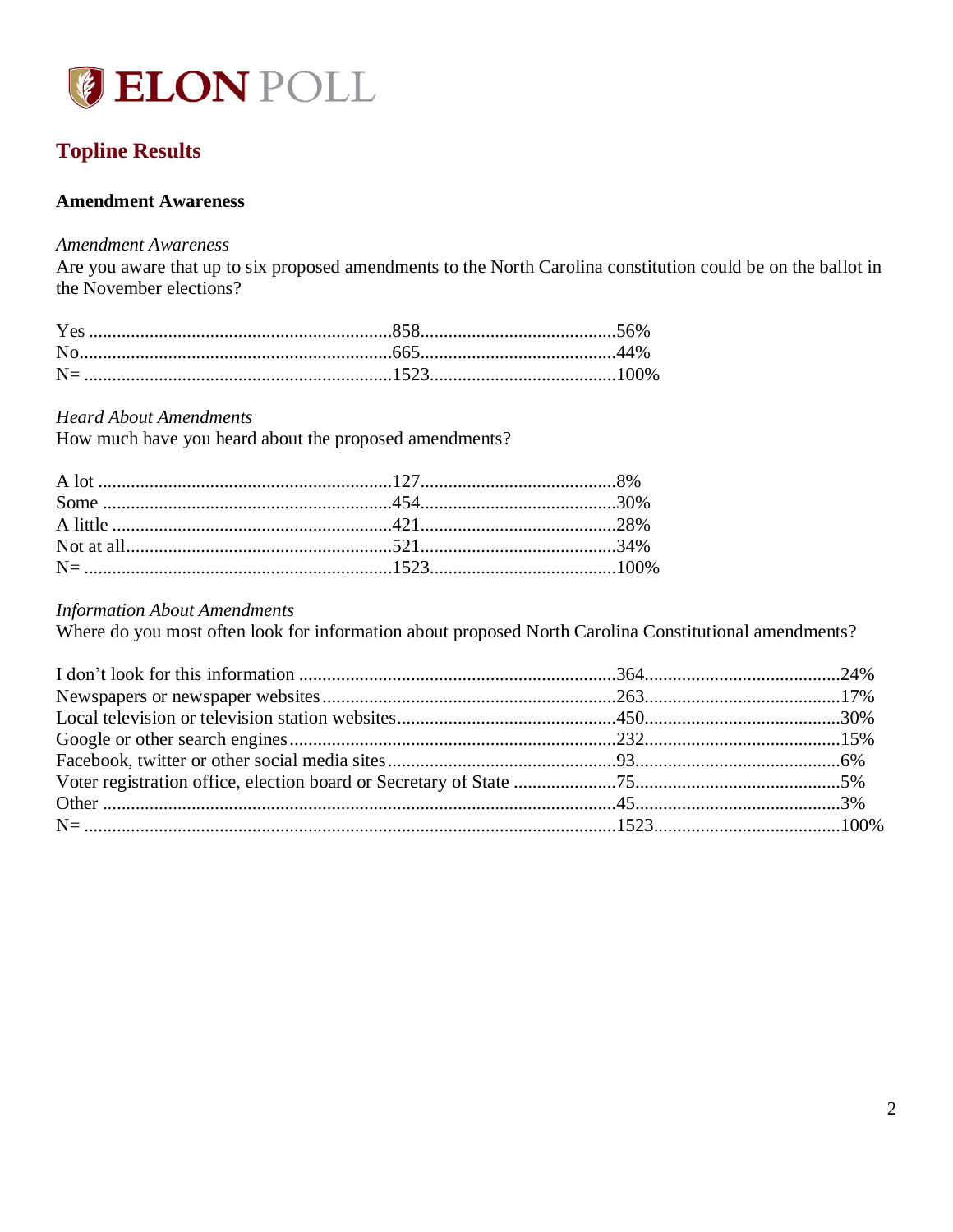

### <span id="page-3-0"></span>**Voter Identification Amendment**

### *Voter ID Ballot Description*

Please read the following description of a potential amendment to the North Carolina Constitution:

"Constitutional amendment to require voters to provide photo identification before voting in person."

*Voter ID Support 1* Are you for or against this proposed amendment?

### *Voter ID Understand 1*

Does the description give you enough information to make an informed decision?

### *Voter ID Motivate*

Does this amendment make you more or less likely to turn out to vote in the November election?

### *Voter ID Detailed Explanation*

Please read the following official explanation of the amendment from the State of North Carolina:

"This amendment requires you to show photographic identification to a poll-worker before you can vote in person. It does not apply to absentee voting.

The Legislature would make laws providing the details of acceptable and unacceptable forms of photographic identification after passage of the proposed amendment. The Legislature would be authorized to establish exceptions to the requirement to present photographic identification before voting. However, it is not required to make any exceptions.

There are no further details at this time on how voters could acquire valid photographic identification for the purposes of voting. There is no official estimate of how much this proposal would cost if it is approved."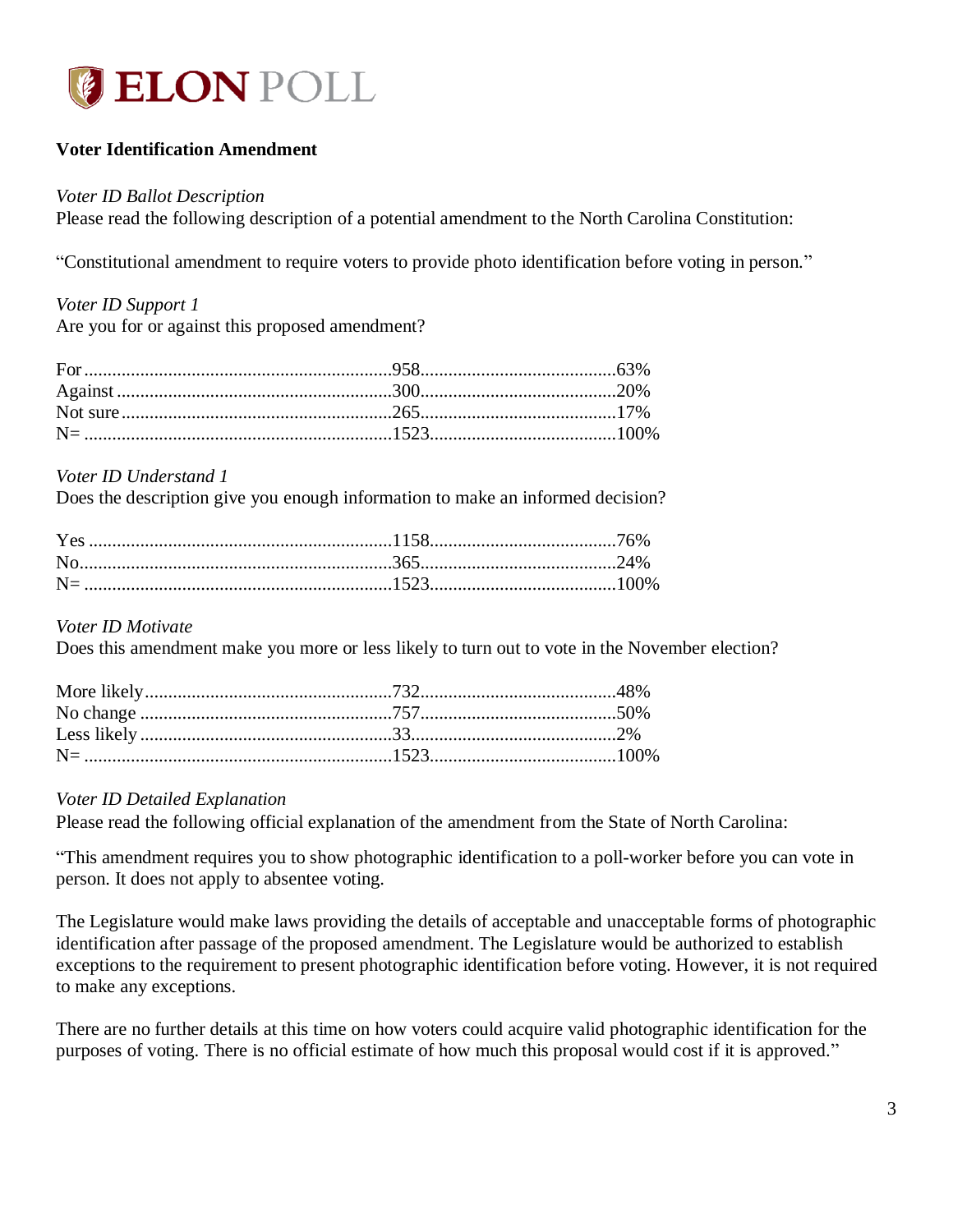

### Voter ID Support 2

Having read this explanation, are you for or against this amendment?

### Voter ID Understand 2

Does this official explanation give you enough information to make an informed decision?

### Voter ID Fraud Effect

Do you think this amendment will reduce voter fraud, increase voter fraud or will it have no effect on voter fraud?

**Prevent Legal Voters?** 

Do you expect the amendment will prevent legal, eligible voters from casting a ballot?

### Acceptable ID Forms

Multiple forms of identification could be used under this amendment to provide identification. Which of the following do you think should be acceptable forms of identification?

### **U.S. Passport**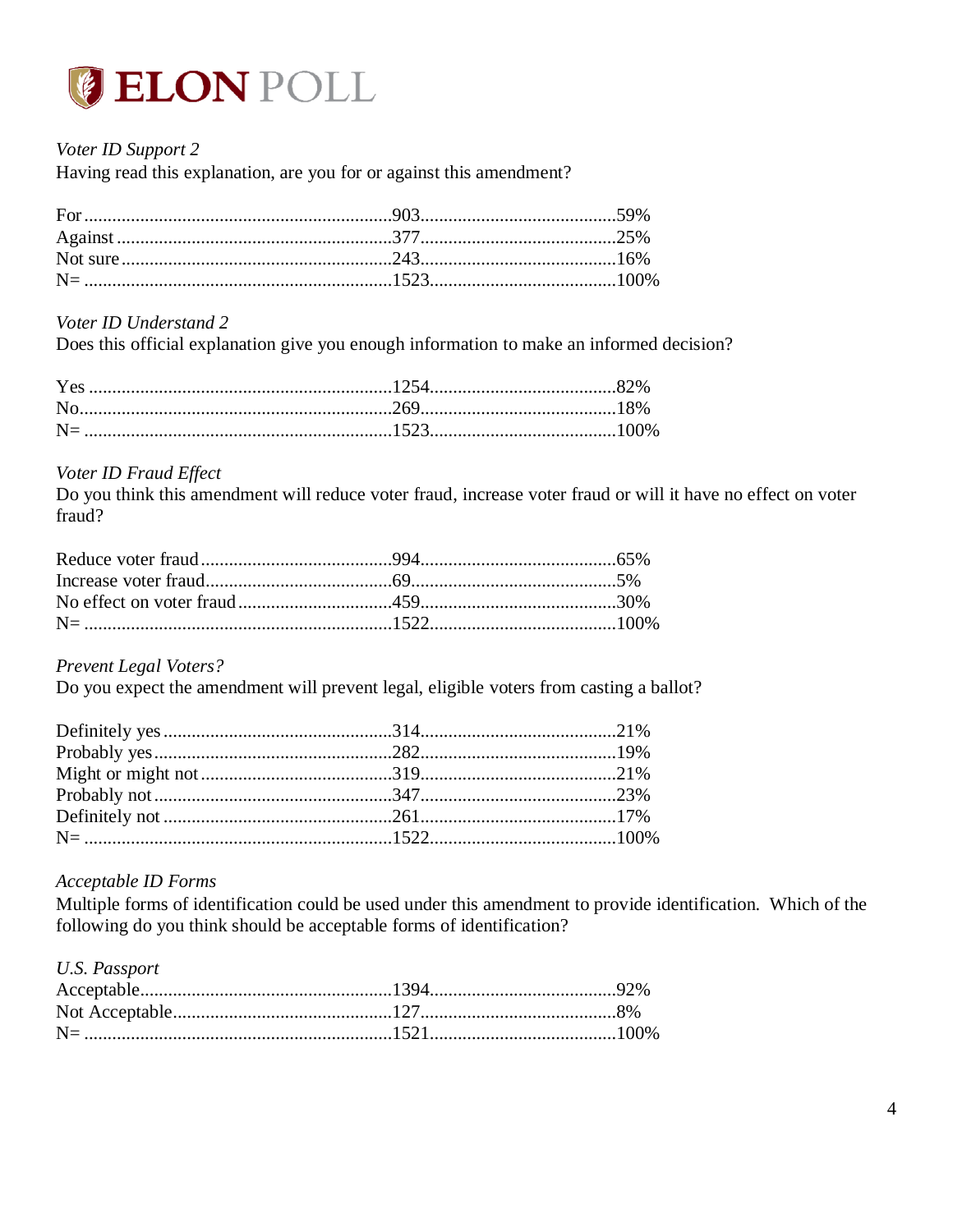

| Driver's License or other state-issued ID                |                         |  |
|----------------------------------------------------------|-------------------------|--|
|                                                          |                         |  |
|                                                          |                         |  |
|                                                          |                         |  |
| Other non-governmental id with photo (such as a work ID) |                         |  |
|                                                          |                         |  |
|                                                          |                         |  |
|                                                          | $N = 100\%$             |  |
| Utility or tax bill with the voter's residential address |                         |  |
|                                                          | $\text{Acceptable}$ 36% |  |

### Voter ID Litigation Awareness

How much have you heard about lawsuits related to prior Voter ID legislation in North Carolina?

### Voter ID Electoral Consequences

Do you think this amendment will make it easier for Republicans to win elections, Democrats to win elections, or will it not make any difference?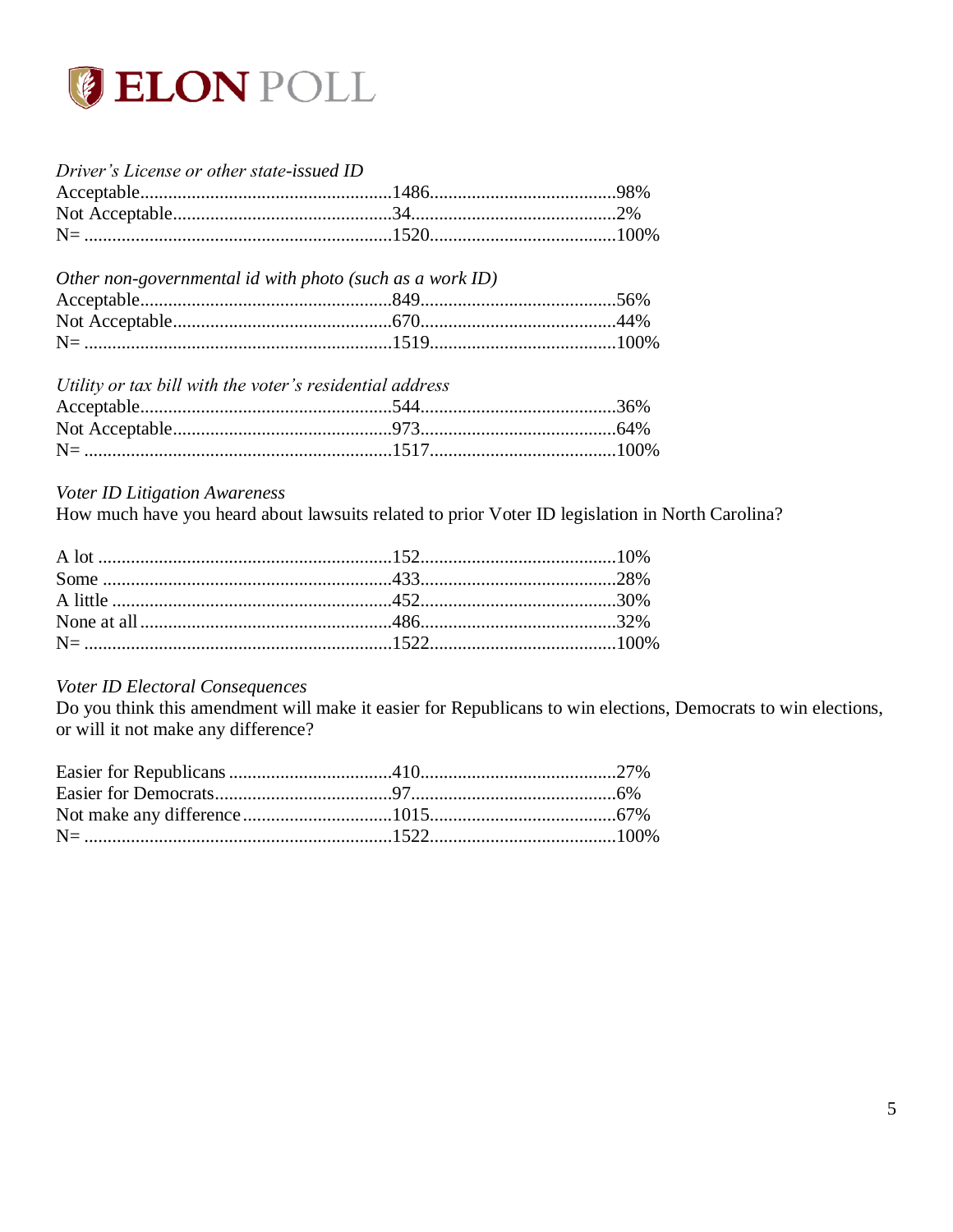

### <span id="page-6-0"></span>**Tax Cap Amendment**

#### *Tax Cap Ballot Description*

Please read the following description of a potential amendment to the North Carolina Constitution.

"Constitutional amendment to reduce the income tax rate in North Carolina to a maximum allowable rate of seven percent (7%)."

### *Tax Cap Support 1*

Are you for or against this proposed amendment?

#### *Tax Cap Understand 1*

Does the description give you enough information to make an informed decision?

#### *Tax Cap Motivate*

Does this amendment make you more or less likely to turn out to vote in the November election?

### *Tax Cap Detailed Explanation*

Please read the following official explanation of the amendment from the State of North Carolina:

"The current maximum personal and corporate income tax rate in our State Constitution is 10%. This proposed amendment makes the new limit 7%.

This proposed amendment does not reduce your current taxes. It does not change the current individual income tax rate of 5.499%, and it does not change the current corporate income tax rate of 3%. Instead, it limits how much the state income tax rate could go up.

This proposed amendment applies only to state income taxes. It does not affect sales taxes, property taxes, or federal taxes.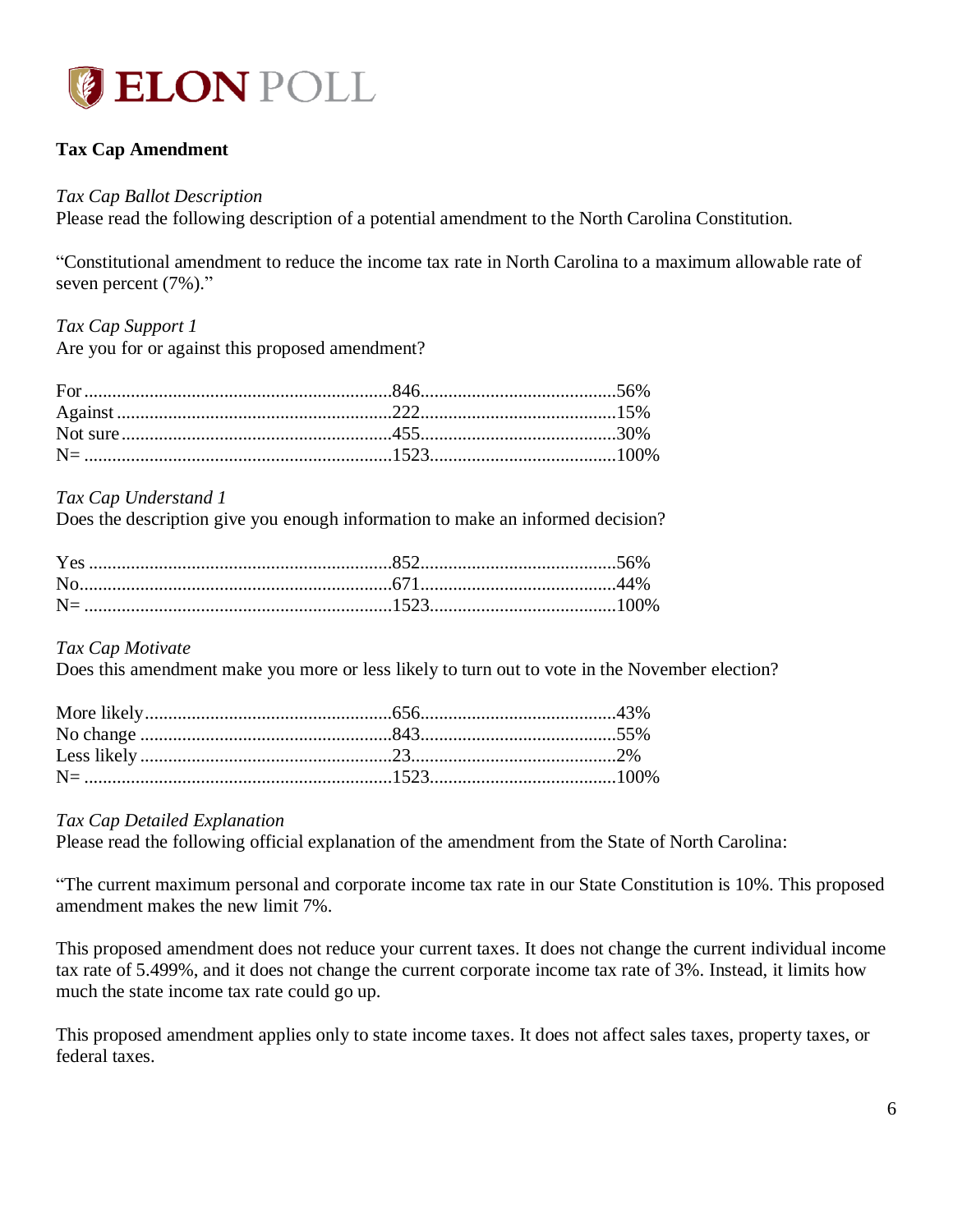

Income taxes are one of the ways State government raises the money to pay for core services such as public education, public health, and public safety.

The proposed amendment does not include any exceptions. Therefore, in times of disaster or recession, the State could have to take measures such as cutting core services, raising sales taxes or fees, or increasing borrowing.

### *Tax Cap Support 2*

Having read this explanation, are you for or against this amendment?

### *Tax Cap Understand 2*

Does this official explanation give you enough information to make an informed decision?

*Would Your Taxes Change*

How would this amendment change your personal income tax rate?

### *Tax Emergency*

In times of a disaster, war or recession, should the state be able to raise income taxes as much as needed or should the state make do with what income tax revenue it has?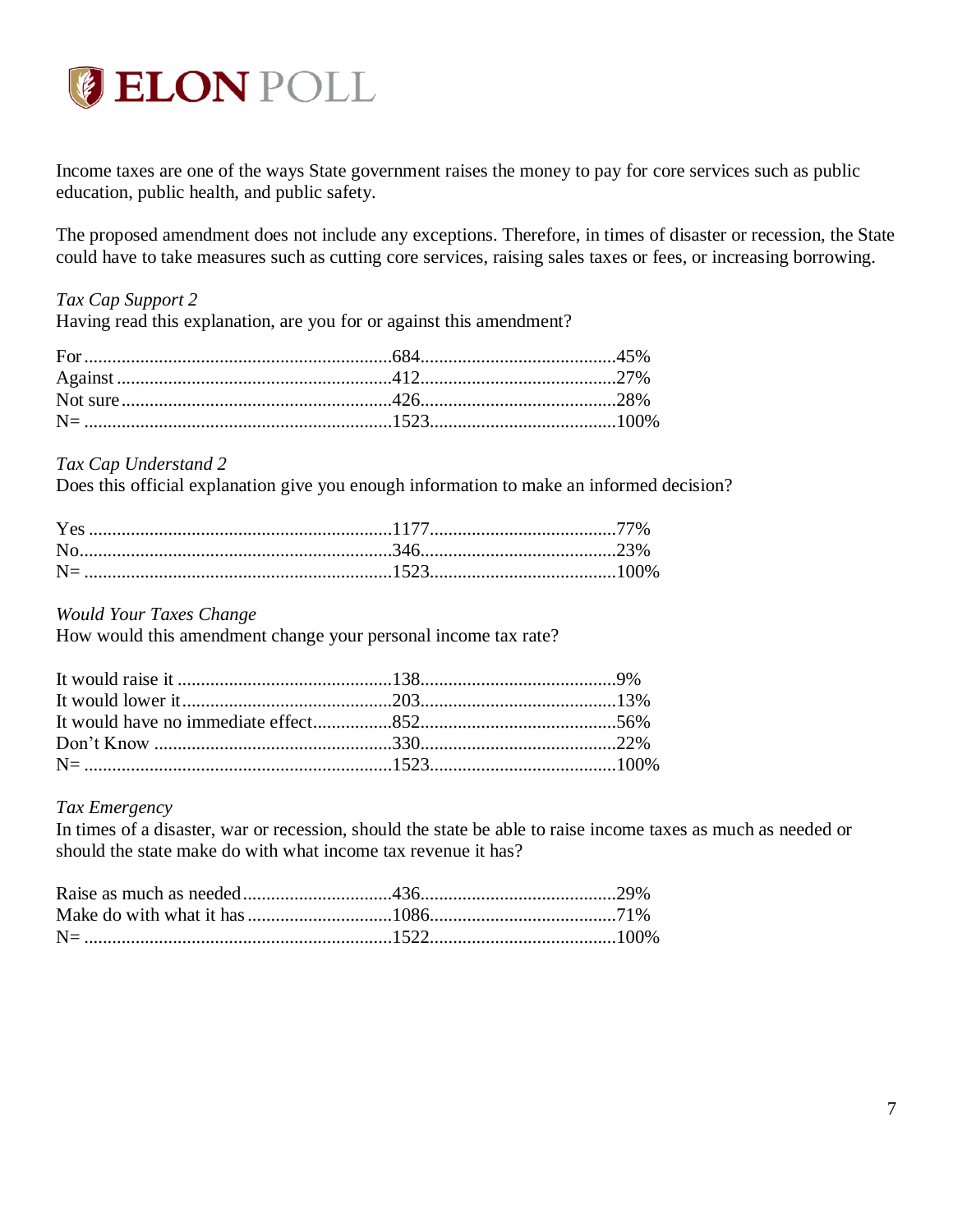

### <span id="page-8-0"></span>**Demographics**

#### Age

### Race

Note: Responses have been collapsed into the categories shown below.

### Self-Reported Party ID

Are you a Democrat, Republican, Independent or something else?

### Education

What is the highest level of school you have completed or the highest degree you have received? Note: Responses have been collapsed into the categories shown below.

### **Income**

Is your total household annual income above or below \$48,256? Note: This value is median household income in NC.

Gender What is your gender?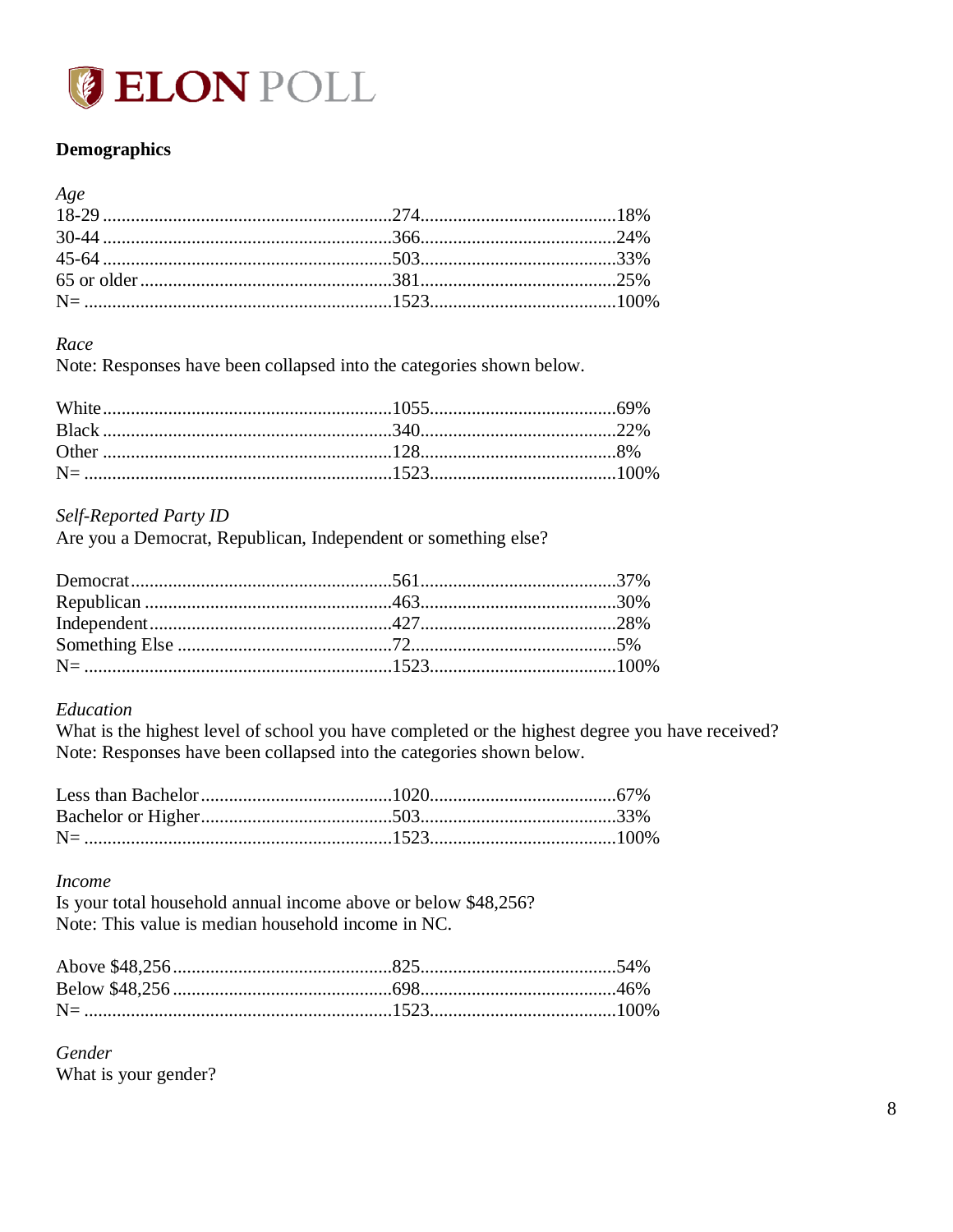

### **Registered Voter**

Are you currently registered to vote in North Carolina? Note: Only registered voters were included in this report.

### **Registered Party ID**

Are you registered to vote in North Carolina as a Republican, Democrat, Libertarian or Unaffiliated (Independent)?

#### 2018 Vote Intention

Do you plan to vote in the 2018 Midterm elections? Note: Self-reported intention to vote is typically much higher than actual future behavior of voting.

#### County Density

Note: Coded from self-reported ZIP code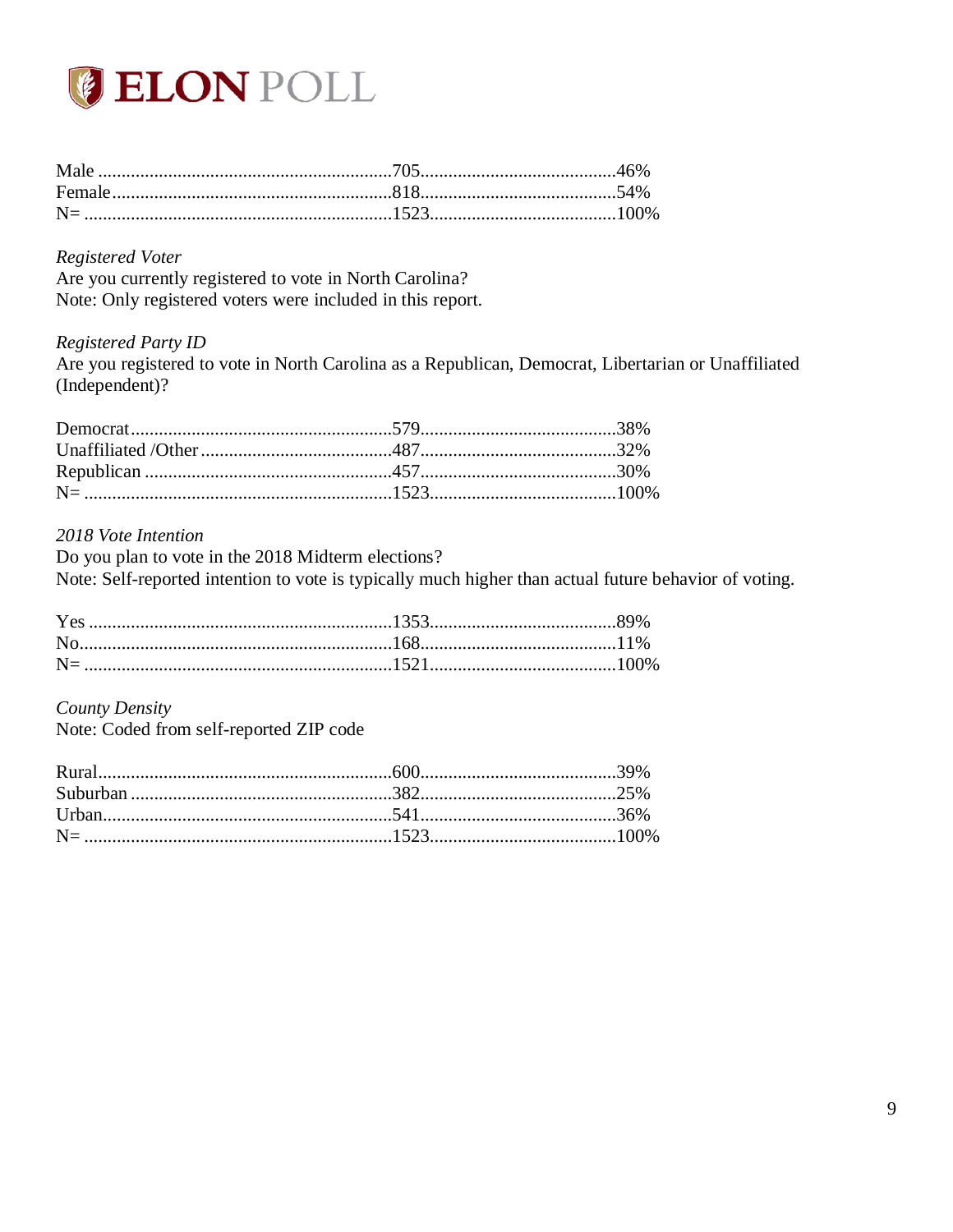

# <span id="page-10-0"></span>**Cross-Tabulations**

### <span id="page-10-1"></span>**Support for Voter Identification (Ballot Wording)**

Are you for or against this proposed amendment?

|                              | For  | Against | Not sure |
|------------------------------|------|---------|----------|
|                              | $\%$ | $\%$    | $\%$     |
| Overall                      | 63   | 20      | 17       |
| Age 18-29                    | 57   | 13      | 30       |
| 30-44                        | 59   | 22      | 19       |
| $45 - 64$                    | 66   | 20      | 14       |
| 65 or older                  | 68   | 21      | 11       |
| Income above \$48,256        | 64   | 21      | 16       |
| Below \$48,256               | 62   | 19      | 20       |
| White                        | 72   | 16      | 13       |
| <b>Black</b>                 | 38   | 32      | 30       |
| Other                        | 56   | 20      | 24       |
| Did not graduate college     | 65   | 15      | 19       |
| Bachelor's degree or higher  | 58   | 28      | 13       |
| Male                         | 66   | 19      | 15       |
| Female                       | 61   | 20      | 19       |
| <b>Registered Democrat</b>   | 43   | 34      | 22       |
| Unaffiliated                 | 64   | 16      | 19       |
| <b>Registered Republican</b> | 86   | 5       | 9        |
| Rural                        | 68   | 15      | 17       |
| Suburban                     | 63   | 18      | 19       |
| Urban                        | 57   | 26      | 17       |
| Plans to vote in 2018        | 63   | 21      | 16       |
| Does not plan to vote        | 61   | 12      | 27       |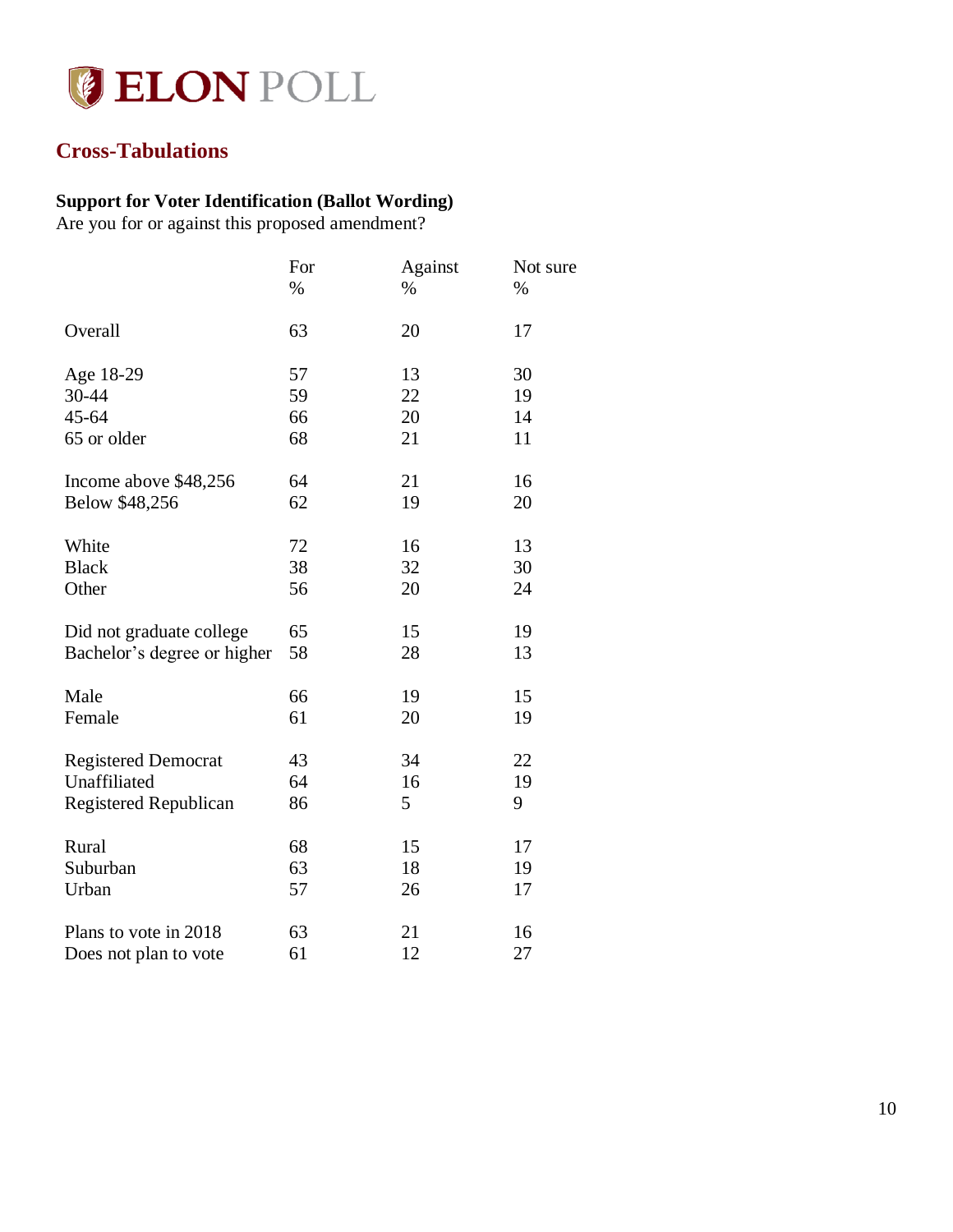

# <span id="page-11-0"></span>**Support for Tax Cap (Ballot Wording)**

Are you for or against this proposed amendment?

|                               | For  | Against | Not sure |
|-------------------------------|------|---------|----------|
|                               | $\%$ | $\%$    | $\%$     |
| Overall                       | 56   | 15      | 30       |
| Age 18-29                     | 52   | 15      | 33       |
| 30-44                         | 53   | 13      | 34       |
| 45-64                         | 58   | 13      | 29       |
| 65 or older                   | 58   | 18      | 25       |
| Income above \$48,256         | 56   | 15      | 29       |
| Below \$48,256                | 55   | 14      | 31       |
| White                         | 58   | 14      | 28       |
| <b>Black</b>                  | 48   | 20      | 33       |
| Other                         | 55   | 10      | 35       |
| Did not graduate from college | 57   | 13      | 30       |
| Bachelor's degree or higher   | 53   | 17      | 30       |
| Male                          | 58   | 18      | 24       |
| Female                        | 53   | 12      | 35       |
| <b>Registered Democrat</b>    | 45   | 20      | 35       |
| Unaffiliated                  | 53   | 16      | 31       |
| <b>Registered Republican</b>  | 72   | 6       | 21       |
| Rural                         | 58   | 13      | 29       |
| Suburban                      | 55   | 16      | 30       |
| Urban                         | 54   | 15      | 31       |
| Plans to vote in 2018         | 56   | 15      | 29       |
| Does not plan to vote         | 52   | 9       | 39       |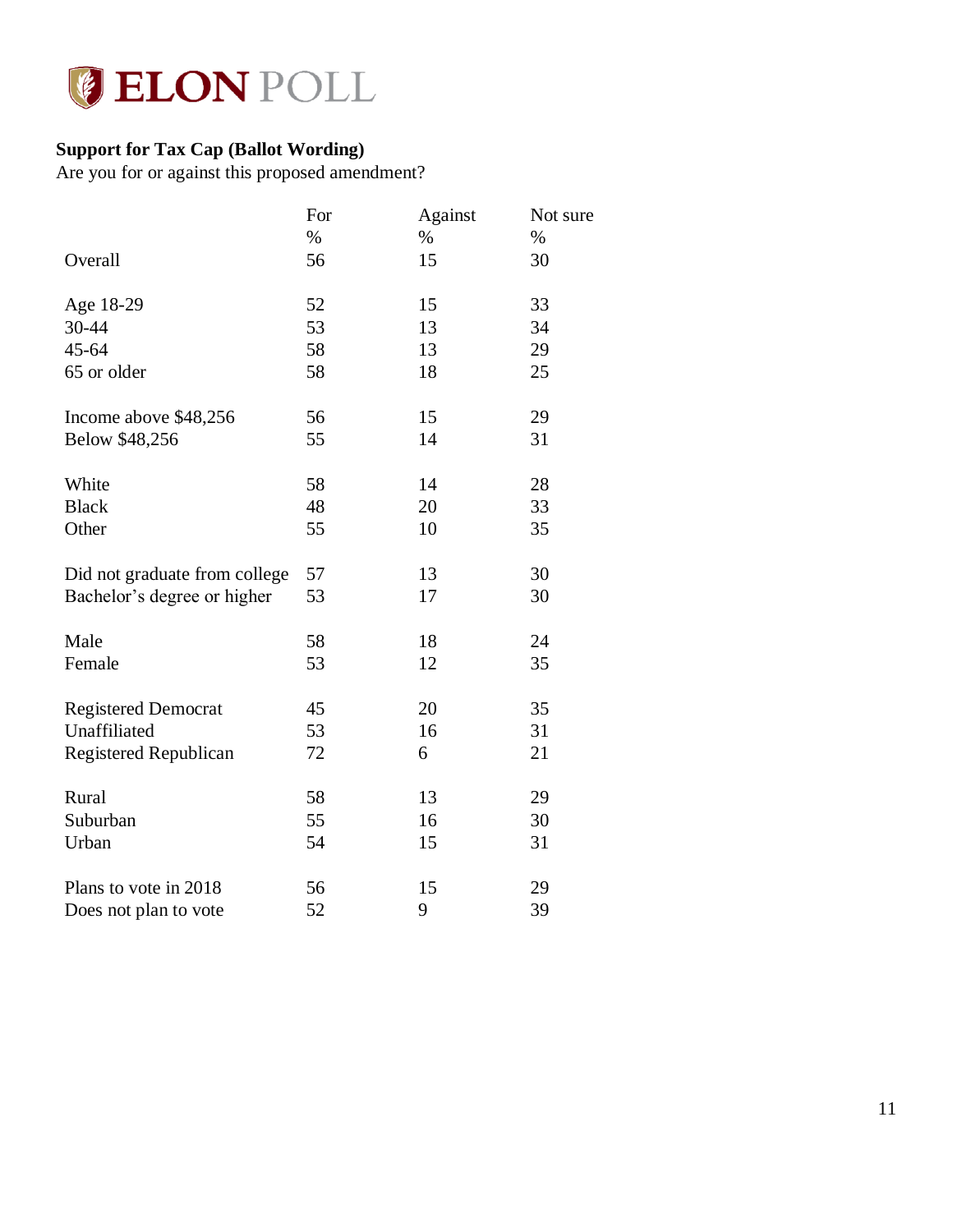

## <span id="page-12-0"></span>**Methodological Information**

| Mode:                       | Online                                              |
|-----------------------------|-----------------------------------------------------|
| Population:                 | North Carolina Registered Voters                    |
| Dates in the field:         | September 1-3, 2018                                 |
| Sample Size:                | 1,523                                               |
| <b>Weighting Variables:</b> | Race, Gender, Age, Education, Rural/Urban/Suburban, |
|                             | <b>Registered Party</b>                             |
| Credibility Interval:       | $+/- 2.7\%$                                         |

### *Procedure*

For this survey, the Elon University Poll used an online opt-in sample provided by Lucid, LLC. Respondents were recruited for this sample from many sample providers in the Lucid marketplace. Respondents received small amounts of compensation in exchange for their opinions.

For the administration of the survey, the Elon University Poll used Qualtrics. We only included interviews in the final data if respondents spent a minimum length of time on the interview. A survey was considered complete only if a respondent progressed through the entire survey.

Reported results are limited to respondents who self-identified as North Carolina registered voters. Quotas on race, sex and age were applied prior to survey commencement.

### *Credibility Interval*

Unlike a traditional random digit-dial telephone survey, online opt-in surveys do not have traditional margin of errors because they do not adhere to assumptions of random selection. To account for uncertainty inherent in any sample-based research design, we provide a credibility interval. More information about this technique [can](https://www.aapor.org/Education-Resources/Election-Polling-Resources/Margin-of-Sampling-Error-Credibility-Interval.aspx)  [be found here.](https://www.aapor.org/Education-Resources/Election-Polling-Resources/Margin-of-Sampling-Error-Credibility-Interval.aspx) The credibility interval was calculated by inflating traditional confidence intervals by design effects. For the registered voter sample this means:  $(1.09 * 2.5) = 2.7$ .

### *Support for Transparency*

The Elon University Poll supports transparency in survey research and is a charter member of the American Association for Public Opinion Research Transparency Initiative, which is a program promoting openness and transparency about survey research methods and operations among survey research professionals and the industry. All information about the Elon University Poll that we released to the public conforms to reporting conventions recommended by the American Association for Public Opinion Research and the National Council on Public Polls.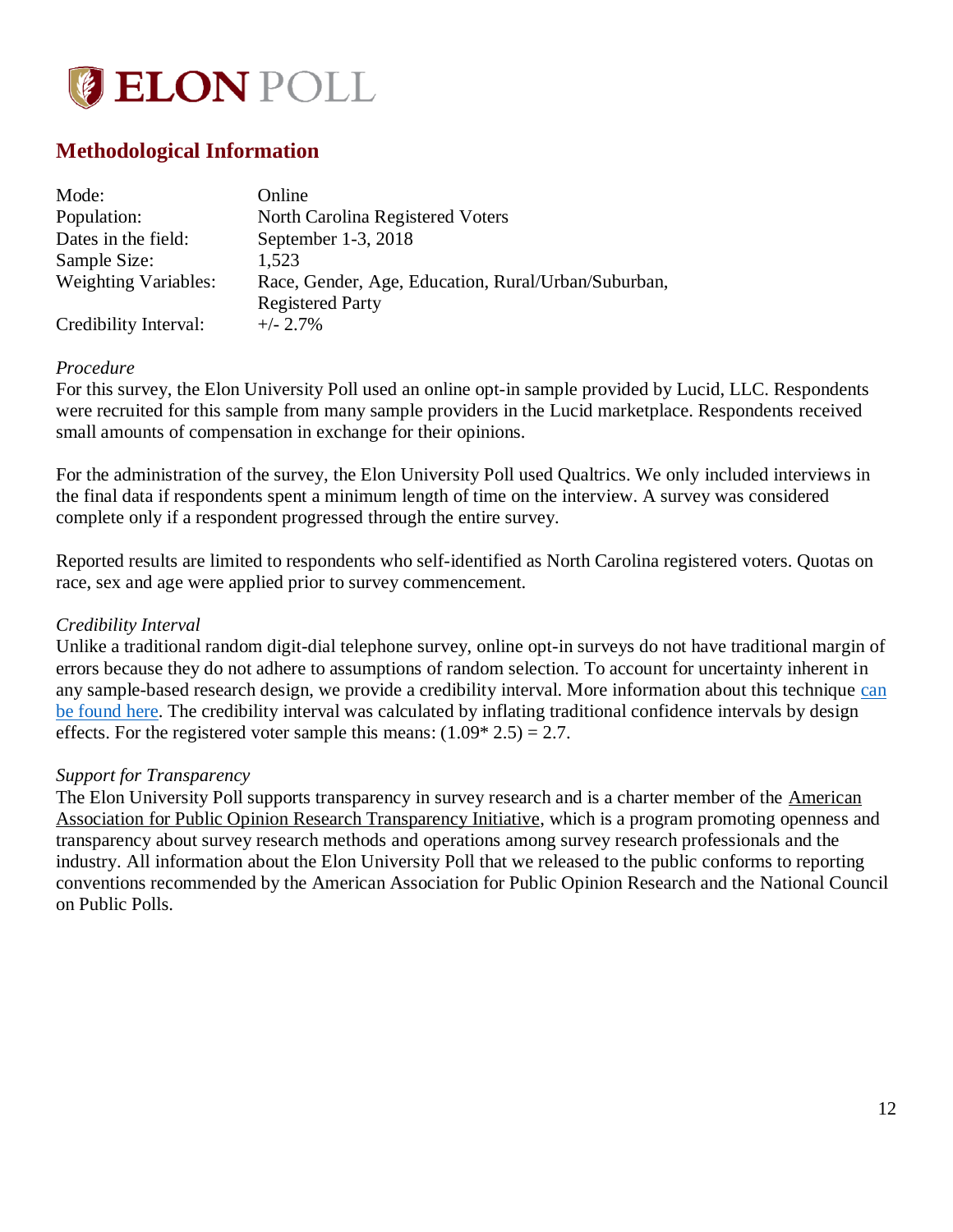

### *Weighting Information*

Weights for registered voters were calculated based on demographics calculated by Elon Poll staff from the NCSBE individual voter file or a large sample thereof.

Weights were generated in Stata using a technique known as iterative proportional fitting, also known as raking. The weight variable was calculated based on NCSBE data for age, race, sex, county density and registered party id. NCSBE data does not provide estimates for education. As a result, we determined these parameters based on the all resident weighted values restricted to self-described registered voters:

|                       |                           | <b>Population Value</b> | Unweighted Value | Weighted Value |
|-----------------------|---------------------------|-------------------------|------------------|----------------|
| <b>Sex</b>            | Male                      | 46%                     | 45%              | 46%            |
|                       | Female                    | 54%                     | 55%              | 54%            |
| <b>County Density</b> | Rural                     | 39%                     | 45.5%            | 39%            |
|                       | Suburban                  | 25%                     | 28.6%            | 25%            |
|                       | Urban                     | 36%                     | 25.9%            | 36%            |
| Education             | Less than Bachelor        | 67%                     | 61%              | 67%            |
|                       | <b>Bachelor or Higher</b> | 33%                     | 39%              | 33%            |
| Race                  | White                     | 69.3%                   | 77.2%            | 69.3%          |
|                       | African American          | 22.3%                   | 16.1%            | 22.3%          |
|                       | Other                     | 8.4%                    | 6.8%             | 8.4%           |
| Age                   | 18-29                     | 18%                     | 16.4%            | 18%            |
|                       | 30-44                     | 24%                     | 28.0%            | 24%            |
|                       | $45 - 64$                 | 33%                     | 39.4%            | 33%            |
|                       | $65+$                     | 25%                     | 16.2%            | 25%            |
| Party Registration    | Democrat                  | 38%                     | 33.5%            | 38%            |
|                       | Unaffiliated / Other      | 32%                     | 30.3%            | 32%            |
|                       | Republican                | 30%                     | 36.2%            | 30%            |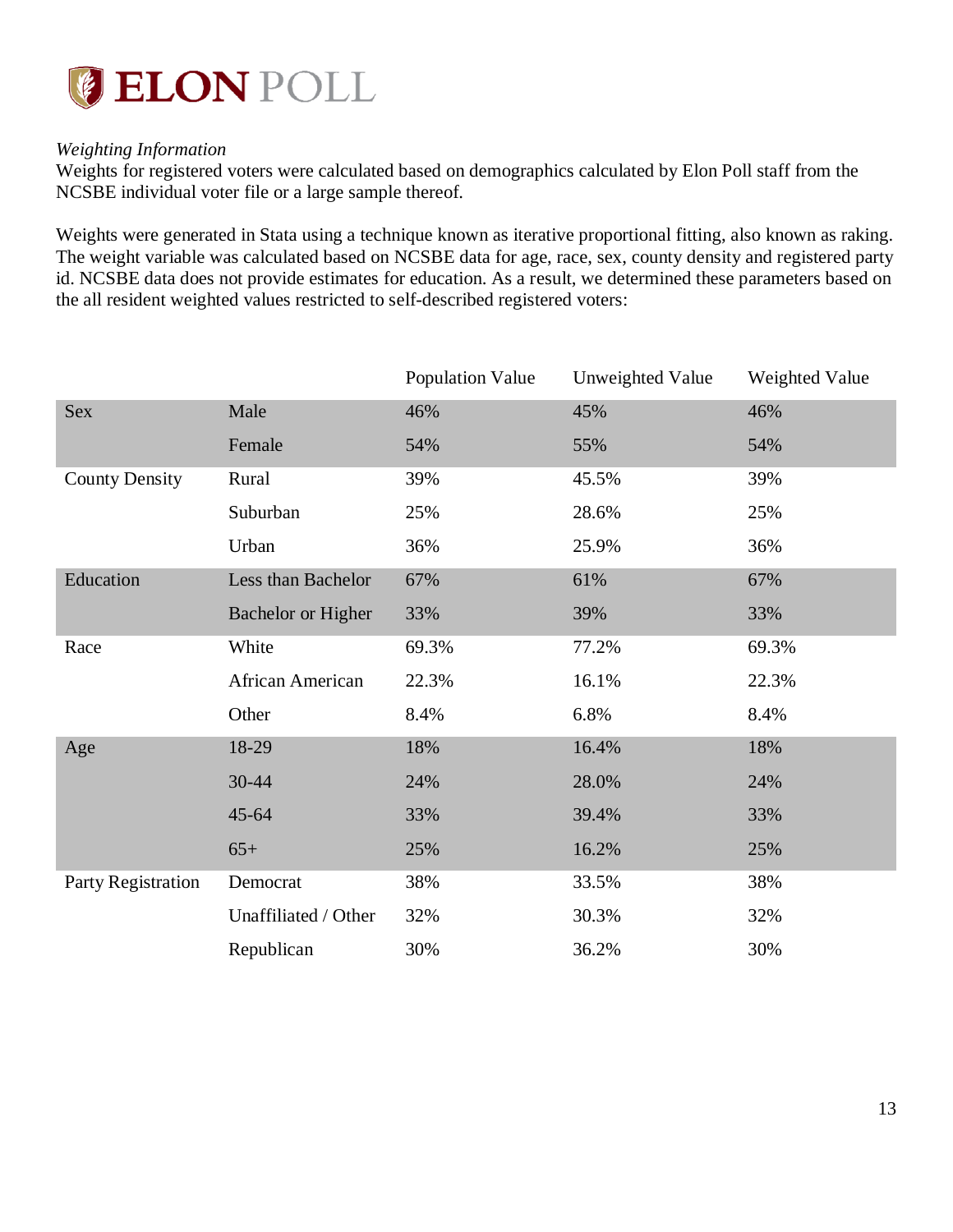

## <span id="page-14-0"></span>**Frequently Asked Questions**

### **1. Who pays for the Elon University Poll?**

Elon University fully funds the Elon University Poll. The poll operates under the auspices of the College of Arts and Sciences at Elon University, led by Dean Gabie Smith. The Elon University administration, led by Dr. Connie Ledoux Book, president of the university, fully supports the Elon University Poll as part of its service to the community. Because of this generous support, the Elon University poll does not engage in any contract work. This permits the Elon University Poll to operate as a neutral, non-biased, non-partisan resource.

### **2. Does the Elon University Poll favor a certain party?**

The Elon University Poll is an academic, non-partisan survey. We do not engage or work with any political candidates or parties. We employ best practices to ensure the results are not biased.

### **3. Did you weight the data?**

Yes. We apply weights to the data. For this survey, an iterative proportional fitting algorithm generated weights based on NCSBE voter registration data.

### **4. What did respondents know about the survey before agreeing to take the survey?**

During survey recruitment, respondents saw a title that the survey was about higher education. In the introductory screen, respondents read, "We are hoping to understand what aspects of the college experience matter most for life outcomes."

### **5. What are the advantages and disadvantages of online opt-in surveys over traditional random-digital dial surveys?**

Traditional telephone surveys have an advantage over online surveys in that assumptions of equal probability of selection are more appropriate. Furthermore, online surveys do not capture opinions of respondents who lack internet access. However, our opinion is that declining telephone response rates and the growth in online sample pool sizes has narrowed quality differences between the two modes. In the case of this survey, we wanted respondents to read ballot questions and explanations. This would be implausible over a telephone.

Additional information about opt-in surveys in general is available from AAPOR and the Pew Research [Center.](http://www.pewresearch.org/fact-tank/2018/08/06/what-are-nonprobability-surveys/)